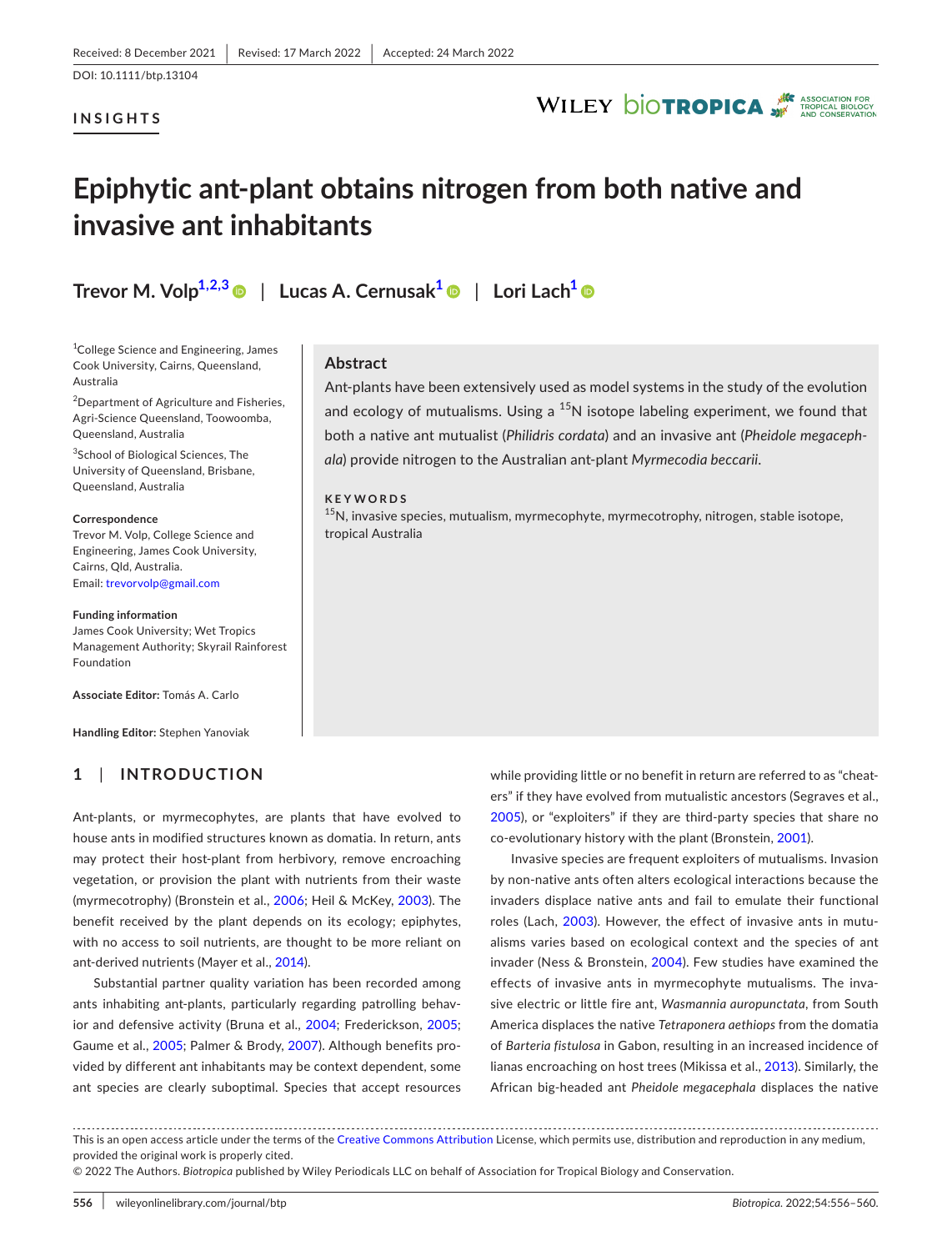ant inhabitants of *Vachellia drepanolobium* (Visitacao, [2011\)](#page-4-9) and causes a marked increase in the level of elephant herbivory to the plants by failing to defend plants (Riginos et al., [2015\)](#page-4-10) even resulting in a decrease of tree-level photosynthesis (Milligan et al., [2021](#page-4-11)). To the best of our knowledge, there is no published research examining how an invasive ant affects a nutrient-provisioning ant-plant mutualism.

The ant-plant *Myrmecodia beccarii* (Rubiaceae) is an epiphyte endemic to northeastern Australia, found in *Melaleuca* woodlands and mangrove forests, and listed as vulnerable (Department of the Environment, [2022\)](#page-4-12). As *M*. *beccarii* seedlings develop, their hypocotyl swells to form a tuber in which domatia form as a series of cavities (Figure [1\)](#page-1-0). There are two types of cavities used by ants: light smoothwalled chambers where the ants keep their brood and dark roughwalled chambers where ants deposit their waste (Greenfield et al., [2021](#page-4-13); Huxley, [1978](#page-4-14)). *M*. *beccarii* appears to display a high degree of partner specificity with the ant *Philidris cordata* (Dolichoderinae) (Volp & Lach, [2019\)](#page-4-15), which is consistent with the partner specificity observed in other *Myrmecodia* species (Chomicki & Renner, [2017](#page-3-3)). A preliminary study revealed that *Phi*. *cordata* provides *M*. *beccarii* with nitrogen and reported no evidence that *Phi*. *cordata* protects *M*. *beccarii* from herbivory (Sommer, [1990](#page-4-16)). Rather, *Phi*. *cordata* presence increased herbivory, purportedly due to ants tending larvae of *Hypochrysops apollo* (Lepidoptera: Lycaenidae). The invasive African big-headed ant, *Phe*. *megacephala*, has also been recorded inhabiting *M*. *beccarii* with records as far back as 1928 (Barrett, [1928;](#page-3-4) Common & Waterhouse, [1981\)](#page-3-5). However, whether *Phe*. *megacephala* can provide nutrients to *M*. *beccarii* or acts as an exploiter in this nutrientprovisioning mutualism is unknown.

We examined nitrogen provisioning in the *M*. *beccarii* antplant mutualism. We aimed to determine if the native and invasive ant species differed in the amount of nitrogen they provide to *M*. *beccarii*. We predicted that the native mutualist ant (*Phi*. *cordata*) would provide more nitrogen than the invasive ant (*Phe*. *megacephala*).

# $\overline{\text{VOLP ET AL.}}$   $\overline{\text{VILEY}}$   $\overline{\text{S57}}$

To determine whether *M*. *beccarii* can obtain nitrogen from ant inhabitants we conducted a stable isotope labeling experiment in a shadehouse located at James Cook University's Cairns campus (16°48'58.3"S, 145°41'13.48"E). We purchased two-year-old *M*. *beccarii* plants from a licensed commercial nursery (Takarah Gardens, Mackay) where they had been growing from seed and regularly fertilized. Plants had not been treated with pesticides, nor to our knowledge had they been inhabited by any ant species. We grew plants in plastic pots with a composted pine bark potting mix (Debco $^{TM}$  orchid: 8–18mm grade) until moving them to the field to enable ant colonization.

We randomly assigned unoccupied ant-plants to be placed in locations inhabited by either the native or invasive ant and allowed the plants to be naturally colonized by the ants. *Philidris cordata* colonies were obtained by attaching unoccupied *M*. *beccarii* plants to trees among a population of *M*. *beccarii* just north of Cairns (16°46'50.24"S 145°41'34.66E"). *Pheidole megacephala* colonies were obtained from James Cook University's Cairns campus (16°48'58.3"S, 145°41'13.48"E) by placing plants at the base of trees with *Phe*. *megacephala* nesting in the soil. After colonization by the respective ant species, we returned plants to the shadehouse and placed them in plastic containers (29  $\times$  21  $\times$  10 cm) with walls coated with Fluon<sup>®</sup> and Tanglefoot®. Ant colonies were provided with cotton wool balls soaked in 10% sucrose solution in a 50mL plastic centrifuge tube *ad libitum* and a protein source (mealworms and crickets) 2–3 times per week.

To examine nitrogen transfer from ants to plants, we provided ant colonies with a 50% sucrose solution labeled with  $^{15}$ N-enriched glycine (98 atom%  $15N$ , Sigma-Aldrich).  $15N$  labeling provides a simple way to track short-term changes in nitrogen flux and has repeatedly been used to study myrmecotrophic mutualisms (Mayer et al., [2014](#page-4-1)). We provisioned each ant colony with a total of 5mg of  $^{15}N$ enriched glycine over a 14-day period by providing ants 100μl of labeled solution provided in 5mL plastic test tubes on alternating days. Prior to labeling, we took samples for both ants and plant leaves to



<span id="page-1-0"></span>**FIGURE 1** (a) A young *Myrmecodia beccarii* and (b) a dissected *M*. *beccarii* showing domatia with smooth- (blue arrows) and rough- (red arrows) walled cavities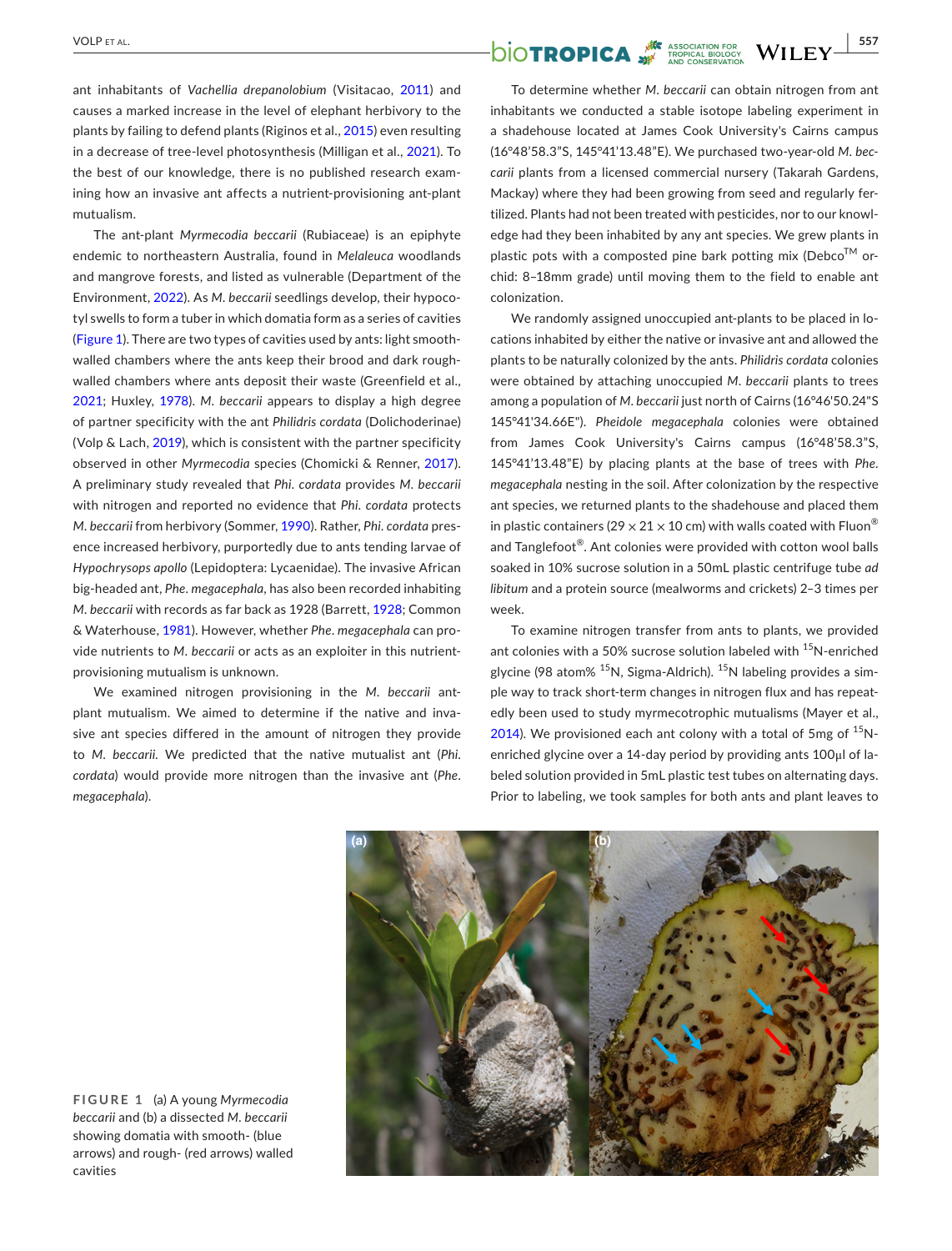**558 WILEY DIOTROPICA WE** ASSOCIATION FOR

obtain background levels of  $15$ N. Three weeks after the isotope label was first fed to the ants, we collected samples of approximately 20 worker ants to ensure the <sup>15</sup>N label was present in the ant colonies. Three and six weeks after the label was fed to the ants, we sampled one 15mm diameter leaf disc from the youngest fully expanded leaf to determine <sup>15</sup>N transfer to plants. Samples were dried in an oven at 70°C and ground into a fine powder. We conducted this experiment twice in two separate rounds, each of which had five replicates for each ant species. Each replicate consisted of an ant colony within a single plant. One *Phi*. *cordata* ant colony died during the experiment; so, the plant it inhabited was removed from our study. Therefore, we had  $n = 9$  plant replicates with *Phi. cordata* and  $n = 10$  plant replicates with *Phe*. *megacephala*. One plant inhabited by *Phe*. *megacephala* died between the 3- and 6- week sampling points, preventing us from obtaining a 6-week sample.

Ant and leaf samples were analyzed using an elemental analyzer (EA1110; Carlo Erba) coupled to a continuous flow isotope-ratio mass spectrometer (Micromass; Isochrom) at the Australian National University Stable Isotope Laboratory. Nitrogen has two stable isotopes  $15N$  and  $14N$ . The stable isotope composition of a sample was expressed as a δ (delta) value in per mil (‰), calculated as follows:

$$
\delta^{15} N = \frac{(R_{\text{sample}} - R_{\text{std}})}{R_{\text{std}}} \times 1000,
$$

where  $R_{\text{sample}}$  is the molar ratio of the heavy isotope ( $^{15}N$ ) to the light isotope  $(^{14}N)$  of the sample, and  $R_{std}$  is that of the standard (atmospheric  $N_2$ ).

We used a linear mixed-effects model to test if ant colonies were able to uptake the labeled nitrogen and if there was any difference in uptake between the ant species. We used a second model

to examine if the <sup>15</sup>N label was transferred from ants to plants and if there was any difference in transfer between species. In both models, we used  $\delta^{15}N$  values of either ants or plant leaves as the response variable, with species and sample time as fixed effects, and the plant identity as a random effect. The variances of postpulse leaf δ15N values of *Phe*. *megacephala* occupied plants were greater than those of plants inhabited by *Phi*. *cordata* according to Bartlett's test (K-squared =  $67.98$ ,  $p < 0.001$ ). Therefore, we logtransformed ( $log(x+2)$ ) leaf  $\delta^{15}N$  values to account for the unequal variance and the negative δ values. We used the lmer() function in the R package lme4 (Bates et al., [2015\)](#page-3-6) to create the models, and lmerTest (Kuznetsova et al., [2015\)](#page-4-17) to obtain p-values and Fstatistics. All statistical analyses were performed in R version 3.6.2 (R Core Team, [2019\)](#page-4-18).

Both ant species were able to uptake the  $^{15}$ N label ( $F_1 = 123.13$ ,  $p < 0.001$ ), and there was no significant difference in the <sup>15</sup>N uptake between the species ( $F_1 = 2.79$ ,  $p = 0.11$ ) (Table S1). The <sup>15</sup>N pulse substantially increase ant δ15N values for both *Phi*. *cordata* (4.5 ± 3.8, pre-pulse; 4119.0 ± 1084.2, 3-weeks post-pulse) and *Phe*. *megacephala* (6.1  $\pm$  1.6, pre-pulse; 3041.1  $\pm$  1231.5, 3-weeks post-pulse). The <sup>15</sup>N label was transferred from ants to plants for both ant species, seen as the significant increase in plant  $\delta^{15}N$  values over time  $(F<sub>1</sub> = 43.37, p < 0.001)$  (Figure [2,](#page-2-0) Table S2). There were no detectable differences in the log-transformed mean  $\delta$ <sup>15</sup>N change in plants between the two ant species  $(F_1 = 2.71, p = 0.12)$  $(F_1 = 2.71, p = 0.12)$  $(F_1 = 2.71, p = 0.12)$  (Figure 2, Table S2).

We showed that *M*. *beccarii* plants can obtain nitrogen from the native mutualistic ant *Phi*. *cordata* and the invasive ant *Phe*. *megacephala*. However, although both species provided N to the plant, the variance of our untransformed leaf  $\delta^{15}N$  data differed between species, indicating that the ant species may vary in their reliability in providing N to the plant. Previous work on invasive ants

> <span id="page-2-0"></span>**FIGURE 2** Effect of ant occupant species on *M. beccarii* leaf δ<sup>15</sup>N values at three and six weeks after ant colonies were fed the  $15$ N label. Thin lines represent individual plants and bold lines represent the mean for each ant species over the respective sampling points. There was a significant increase in plant  $15N$ values over time ( $F_1 = 43.37, p < 0.001$ ) indicating transfer of N from ants to plants, but ant species did not differ in their contribution of 15N to *M*. *beccari*  $(F_1 = 2.71, p = 0.12)$

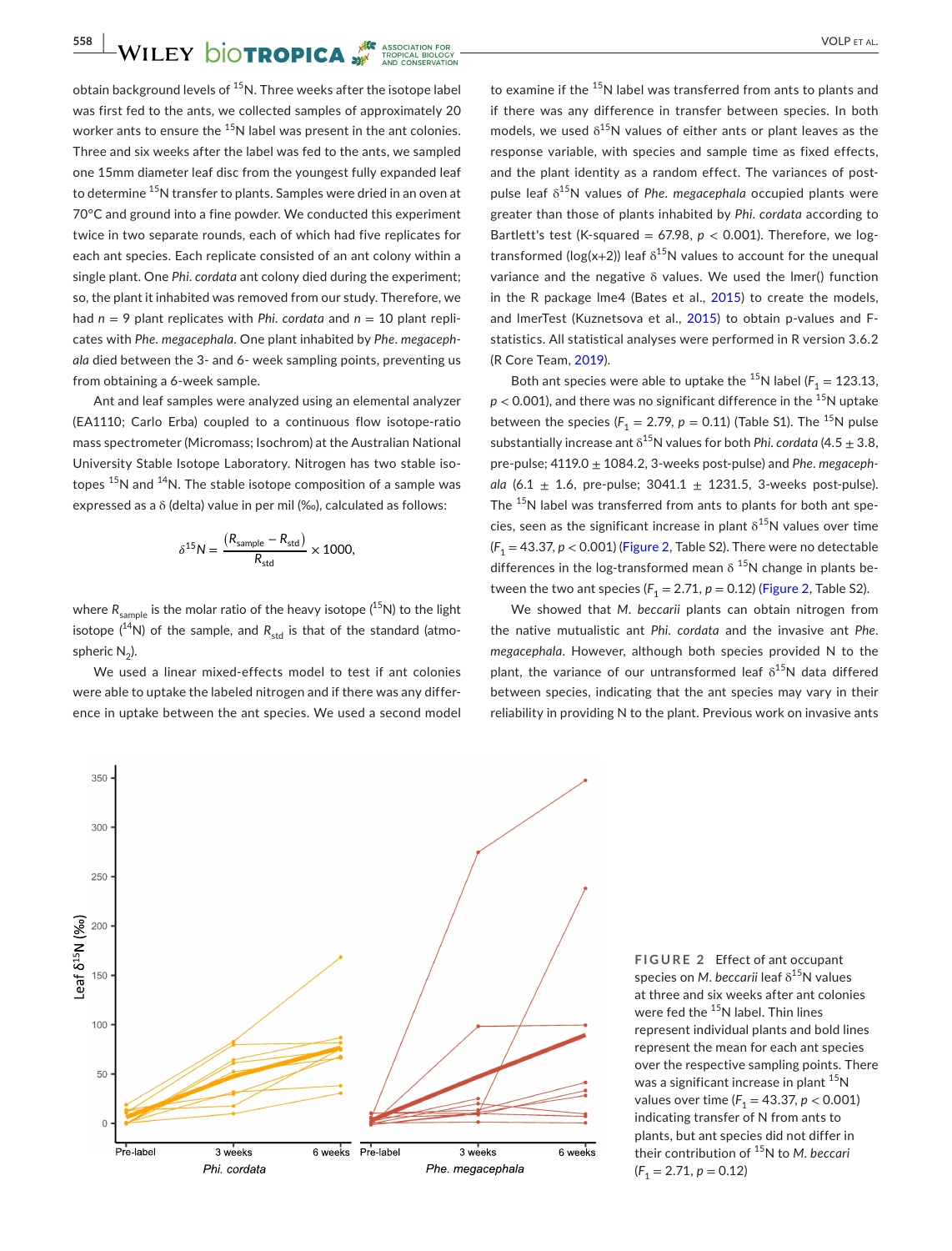in ant-plants has revealed the invasive ant's inability to defend host plants from herbivory (Riginos et al., [2015\)](#page-4-10) and encroaching vegetation (Mikissa et al., [2013](#page-4-8)), possibly because they have not coevolved with the ant-plants or their antagonists.

Other ant-plants obtain nutrients from a range of partners that may share an evolutionary history including interloping earthworms (Chanam et al., [2014](#page-3-7)), multiple facultative species of ant inhabitants (Dejean et al., [2017\)](#page-3-8), and even carton-nesting "social parasite" ants that deposit their waste at the base of ant-plants (Dejean et al., [2021](#page-3-9)). Thus, some myrmecotrophic ant-plants can obtain nutrients from multiple different partners. The mechanisms determining partner quality in myrmecotrophic ant-plant mutualisms are less clear than those of plant-protection mutualisms. In plant-protection symbioses, ant behavior, particularly aggression, is the primary factor determining ant partner quality (Bruna et al., [2004\)](#page-3-1). In myrmecotrophic ant-plant systems, there are at least two mechanisms that may determine the partner quality of nutrient-providing ants: ant behavior and the relationship between plant-ants and microbes and/or fungi.

Ant behavior may play an important role, as nutrient-provisioning ants may preferentially deposit waste material on absorptive surfaces (Chomicki & Renner, [2019](#page-3-10); Huxley, [1978\)](#page-4-14). In the related Hydnophytinae ant-plant, *Squamellaria huxleyana*, *Philidris nagasau* ants defecate and deposit detritus on the hyper-absorptive warty surfaces inside domatia, whereas generalist *Pheidole knowlesi* ants do not target their defecation or detritus to particular domatia surfaces in *Squamellaria wilkinsonii* (Chomicki & Renner, [2019](#page-3-10)). In other ant-plant systems, fungi (Leroy et al., [2011](#page-4-19)) and bacteria (Lucas et al., [2018\)](#page-4-20) mediate the transfer of nutrients from ants to their host plant. Fungi likely play an important role in *M*. *becarrii* nutrient acquisition as the fungal communities differ between rough-walled ant waste chambers and smooth-walled brood chambers (Greenfield et al., [2021;](#page-4-13) Huxley, [1978](#page-4-14)).

Our findings imply that both ant species investigated did not differ in partner quality to *M*. *beccarii* in the context of our experiment. This outcome raises several questions about the *M*. *beccarii* ant-plant mutualism: as *Myrmecodia*-*Philidris* mutualisms appear to be specialized and the mutualisms conserved across their range (Chomicki & Renner, [2017](#page-3-3)), why is such specificity maintained if other ants may be acceptable mutualists? Do ant inhabitants differ in how much nitrogen they provide plants over longer periods of time, or are there other benefits provided by *Phi*. *cordata* that makes it an optimal partner? Finally, what are the mechanisms that enable partner selection? Answers to these questions will advance our understanding of the evolutionary ecology of this system as well as provide more general insights into ant-plant mutualisms.

### **ACKNOWLEDGEMENTS**

This work was financially supported by a James Cook University honours allocation, a Wet Tropics Management Authority research grant, a Skyrail research grant, and a Julia Cooper wildlife research bursary to T.M.V and a James Cook University-Griffith University grant to L.L. Tiia Toivonen, Mel Greenfield, Todd Greenwood, and Katherine Boas provided technical assistance. Todd Greenwood and Mark Bloemberg supplied the photographs for Figure [1.](#page-1-0) Sourav Das provided statistical

# $\overline{\text{VOLP ET AL.}}$   $\overline{\text{OIOTPOPICA}}$   $\overline{\text{WILEY}}$   $\overline{\text{S59}}$

advice. Mel Greenfield and two anonymous reviewers provided helpful comments on the manuscript. Open access publishing facilitated by James Cook University, as part of the Wiley - James Cook University agreement via the Council of Australian University Librarians

### **CONFLICT OF INTEREST**

The corresponding author, on behalf of all authors, confirms that there are no conflicts of interest that may influence the objectivity of the research presented in this manuscript.

### **AUTHOR CONTRIBUTIONS**

T.M.V, L.A.C, and L.L conceived and designed the study. T.M.V performed the experiments, analyzed the data, and wrote the first version of the manuscript. L.A.C. and L.L edited the manuscript.

### **DATA AVAILABILITY STATEMENT**

The data for this study are openly available at: [https://doi.](https://doi.org/10.25903/5ef53d362b066) [org/10.25903/5ef53d362b066](https://doi.org/10.25903/5ef53d362b066).

### **ORCID**

*Trevor M. Vol[p](https://orcid.org/0000-0003-1646-1154)* <https://orcid.org/0000-0003-1646-1154> Lucas A. Cernusak **b** <https://orcid.org/0000-0002-7575-5526> *Lori Lach* <https://orcid.org/0000-0001-5137-5185>

### **REFERENCES**

- <span id="page-3-4"></span>Barrett, C. (1928). Ant-house plants and ther tenants. *Victorian Nauralist*, *45*, 133–137.
- <span id="page-3-6"></span>Bates, D., Maechler, M., Bolker, B., & Walker, S. (2015). Fitting linear mixed-effects models using lme4". *Journal of Stastical Software*, *67*(1), 1–48.
- <span id="page-3-2"></span>Bronstein, J. L. (2001). The exploitation of mutualisms. *Ecology Letters*, *4*(3), 277–287.<https://doi.org/10.1046/j.1461-0248.2001.00218.x>
- <span id="page-3-0"></span>Bronstein, J. L., Alarcón, R., & Geber, M. (2006). The evolution of plant– insect mutualisms. *New Phytologist*, *172*(3), 412–428. [https://doi.](https://doi.org/10.1111/j.1469-8137.2006.01864.x) [org/10.1111/j.1469-8137.2006.01864.x](https://doi.org/10.1111/j.1469-8137.2006.01864.x)
- <span id="page-3-1"></span>Bruna, E. M., Lapola, D. M., & Vasconcelos, H. L. (2004). Interspecific variation in the defensive responses of obligate plant-ants: experimental tests and consequences for herbivory. *Oecologia*, *138*(4), 558–565. <https://doi.org/10.1007/s00442-003-1455-5>
- <span id="page-3-7"></span>Chanam, J., Sheshshayee, M. S., Kasinathan, S., Jagdeesh, A., Joshi, K. A., & Borges, R. M. (2014). Nutritional benefits from domatia inhabitants in an ant–plant interaction: interlopers do pay the rent. *Functional Ecology*, *28*(5), 1107–1116. [https://doi.](https://doi.org/10.1111/1365-2435.12251) [org/10.1111/1365-2435.12251](https://doi.org/10.1111/1365-2435.12251)
- <span id="page-3-3"></span>Chomicki, G., & Renner, S. S. (2017). Partner abundance controls mutualism stability and the pace of morphological change over geologic time. *Proceedings of the National Academy of Sciences*, *114*(15), 3951–3956. <https://doi.org/10.1073/pnas.1616837114>
- <span id="page-3-10"></span>Chomicki, G., & Renner, S. S. (2019). Farming by ants remodels nutrient uptake in epiphytes. *New Phytologist*, *223*(4), 2011–2023. [https://](https://doi.org/10.1111/nph.15855) [doi.org/10.1111/nph.15855](https://doi.org/10.1111/nph.15855)
- <span id="page-3-5"></span>Common, I. F. B., & Waterhouse, D. F. (1981). *Butterflies of Australia*. CSIRO.
- <span id="page-3-9"></span>Dejean, A., Petitclerc, F., Azemar, F., & Rossi, V. (2021). Nutrient provisioning of its host myrmecophytic tree by a temporary social parasite of a plant-ant. *Biological Journal of the Linnean Society*, *133*(3), 744–750. <https://doi.org/10.1093/biolinnean/blab050>
- <span id="page-3-8"></span>Dejean, A., Petitclerc, F., Compin, A., Azemar, F., Corbara, B., Delabie, J. H., & Leroy, C. (2017). Hollow internodes permit a Neotropical